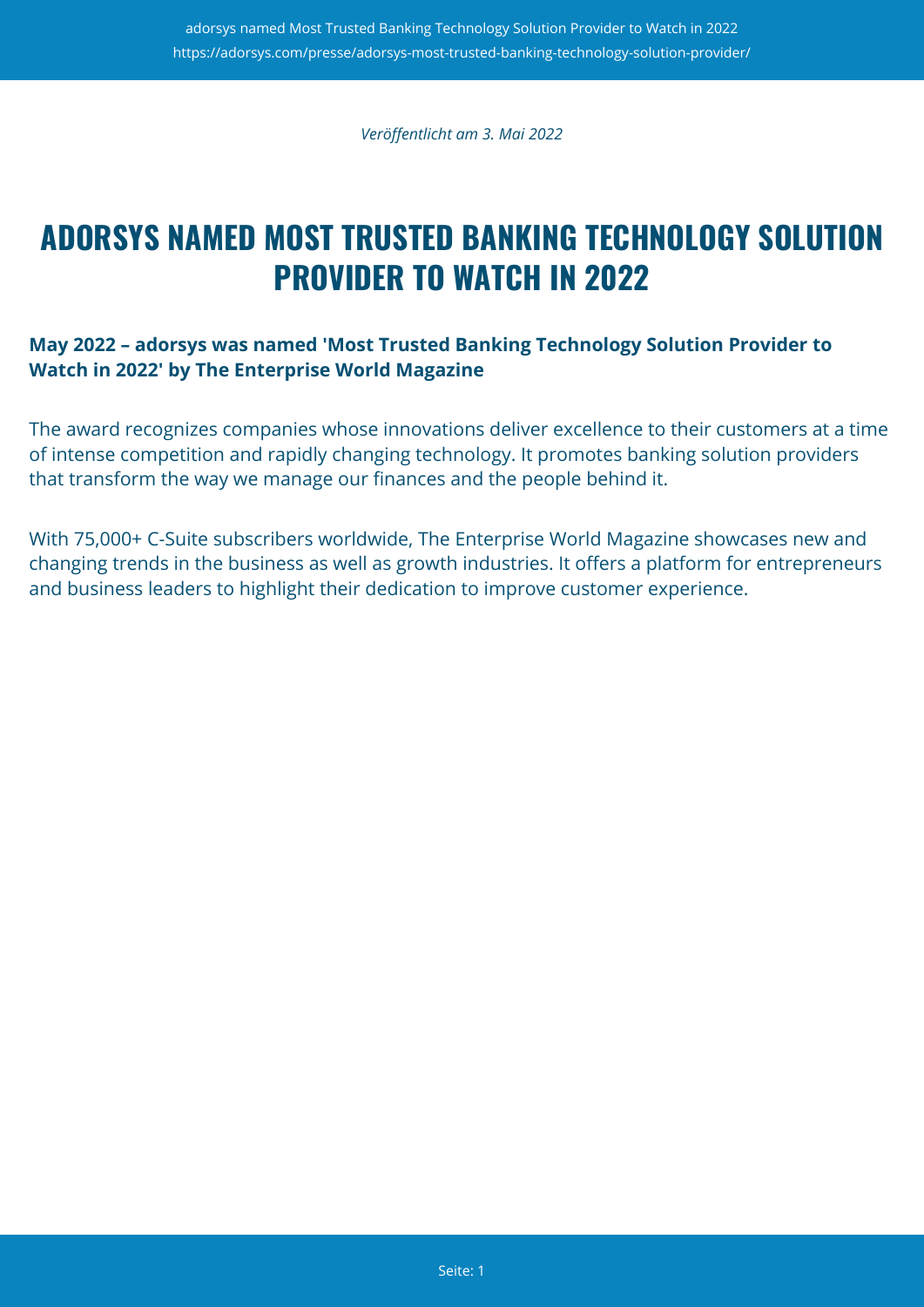

Digital transformation is changing the financial industry. Only those who understand and can respond and adjust in a timely manner will remain competitive. adorsys was benchmarked for their performance in banking and financial technology and on how they help their customers realize their full potential with the help of digital transformation.

adorsys scalable solutions and professional services are on hand to help customers as they modernize their business or adopt Open Banking. For their love to shape business models together with their clients, adorsys was selected for the cover story of The Enterprise World Magazine.

"Client satisfaction is our real measure of success that drives us at adorsys. We are proud of the achievements our team have made in supporting banking and financial institutions over the last decade. But we also greatly value external recognition gained through awards, such as this one", says Andre Achtstaetter, Co-COO at adorsys.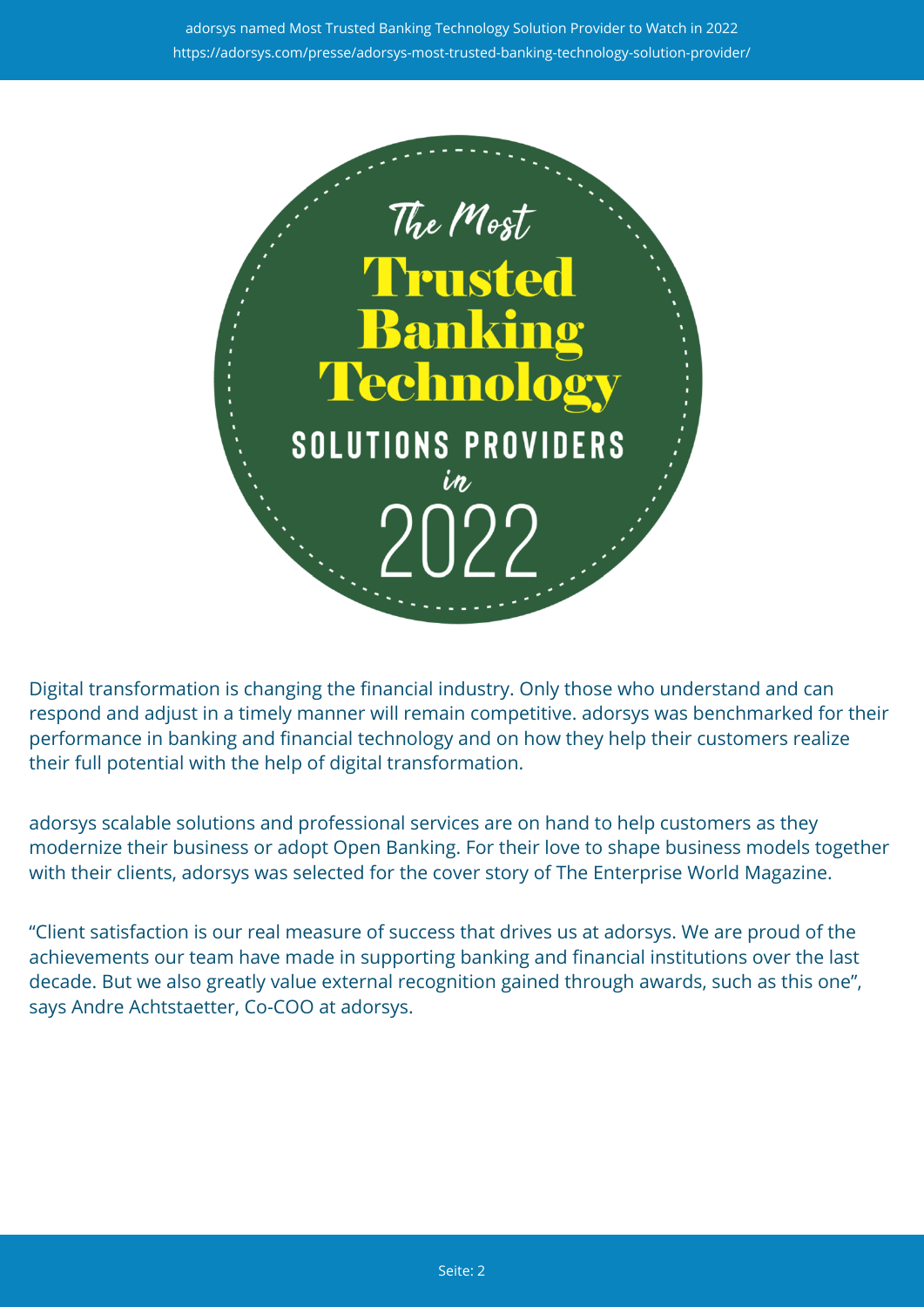In the [feature](https://theenterpriseworld.com/the-most-trusted-banking-technology-solution-providers-to-watch-in-2022/) article, Andre talks about the great mix of passionate people, top-notch partners and innovative ideas as the winning recipe for adorsys success.

"We are going through one of the most important transformations in financial history - the FinTech revolution", continues Andre. "There is tremendous opportunity for companies to meet the demands of an evolving customer base and stay ahead of the rapid acceleration in digital transformation. We are here to help scale your business and increase your revenues."



Link to web live article:<https://theenterpriseworld.com/adorsys-establishing-trust-with-innovation/>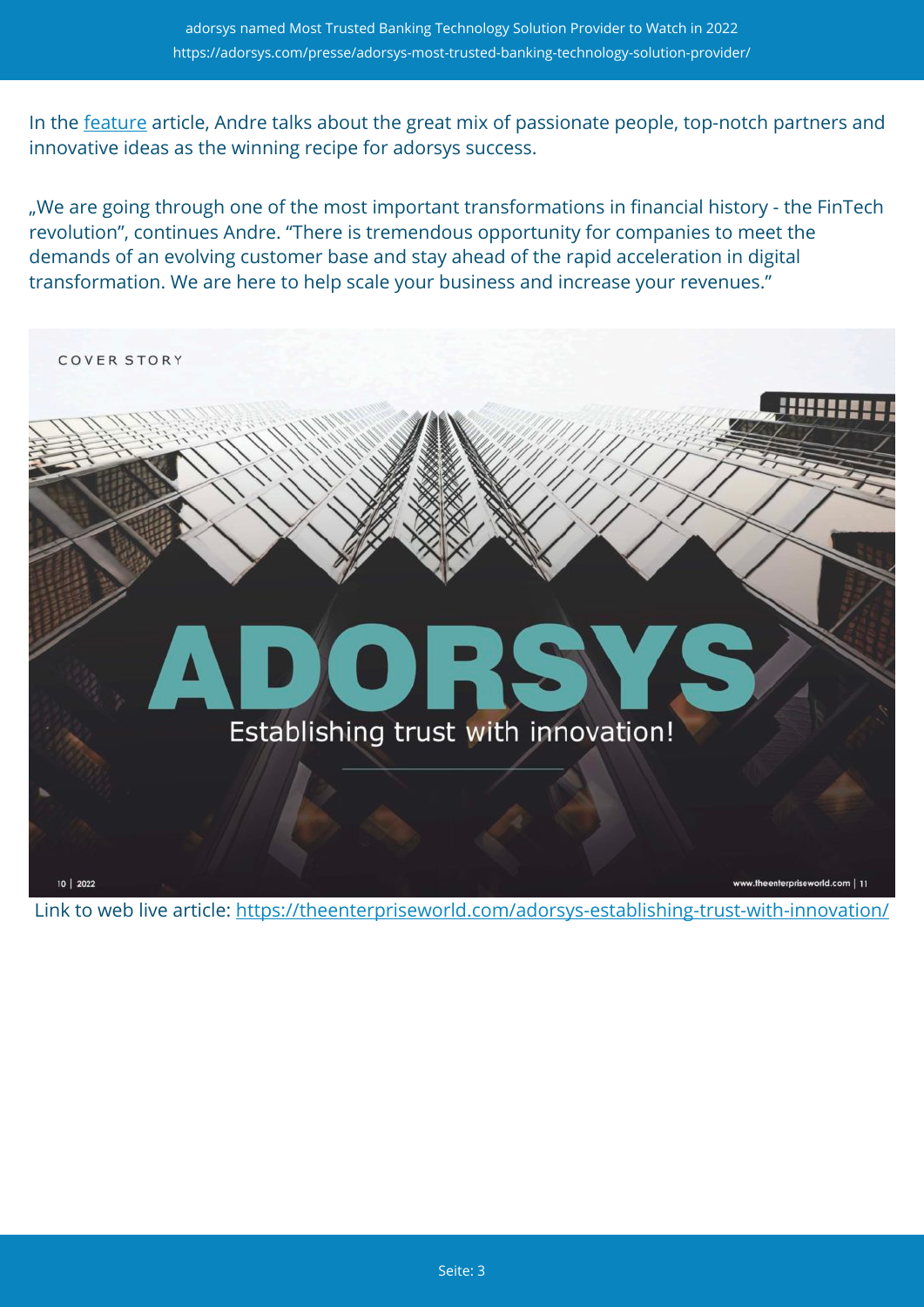### COVER STORY



12 | 2022

tranty emphasis on Firthech companies, the<br>sial industry is growing. This rapid growth<br>couplt many problems and challenging<br>apariss in the firtance field, including<br>a pariss in the firtance field including<br>at provide throu

ar put their trust in that onde or institution.<br>sys is one of the pioneers, and a leading Banking<br>anology solution provider. Their services are precise,<br>ient, and flawless entabling banks, insurance, and<br>neitial companies

#### The Company, the Journey

ith a vision to enhance the future of the Banking and<br>Tech industry, adorsys began its journey in 2006. The<br>man at adorsys have built up decades of combined<br>perience in the Finance industry under many roles. This<br>perience hird-party<br>: and build ...<br>≀ th mprove their customer expe<br>v erowth areas, such as Fint

uring the initial stages, adorsys never backed down from<br>by challenge. With support from the leadership team and<br>ith a positive mindset, challenges enabled growth,<br>croscally and as a company.

a the onset, they wanted to make sure they are leaders<br>e pack, and their breakthrough services are unrivaled in

was one of the first companies to introduce<br>or Banking Tech solutions such as cloud<br>ing, data-driven intelligent technologies, Fintech<br>arket services, dominating and staying ahead of the

#### hing the long-standing success of adors:

nt-centric approach of adorsys which has led it<br>are of the best Banking tech solution providers.<br>on the transformation of business models and<br>ion of basinesses is one of the major drivers of tan.

One of the reasons behind the success of adorsys is a strong<br>original method in the diagram strong factor is their strong lasting relationship with their clients<br>value on both sides.

value on toom suces,<br>The team of adorsys is provided with a range of professional and<br>clucation development opportunities. For instance, the employees<br>can speal three percent of their annual salary on training and<br>educatio

The next step is to bring their superior client service to more international customers. To achieve this, they have created an International Business Division to drive further growth.

## Services offered by adorsys, and how adorsys goes a step<br>further

As an integration and technology partner, adors<br>ys covers the entire innovation lifecycle and digital transformation process. From a technology perspective, their focus is on state-of-the-art modular, flexible, and secure

They have already made more than 100 banks compliant<br>EU regulations. All these factors make them one of the m<br>reliable and highly sought-after companies in the banking<br>technology space

As the team is always steaming ahead, providing breakthrough<br>services in every step, they are striving day in and out to improve<br>and evolve their services. In terms of digital and open finance<br>adorsys also integrates cryp

Having built various wallets and with a strong background in<br>banking and payments, they are optimally positioned to create,<br>store, manage and transact digital assets.

ecuting in the crypto assets, blockchains and smart contrast adorsys is capturing the next frontier in Financial Service<br>now strategic building block "Tokenize everything" will<br>r shape the digital transformation of the fin r mew.<br>er sike

Internationally-driven, they've set their focus on the three pilla · Cloud Engineering

Data-driven intelligent technologies which include Blockcha Fintech Go-to-market

#### www.theenterpriseworld.com | 13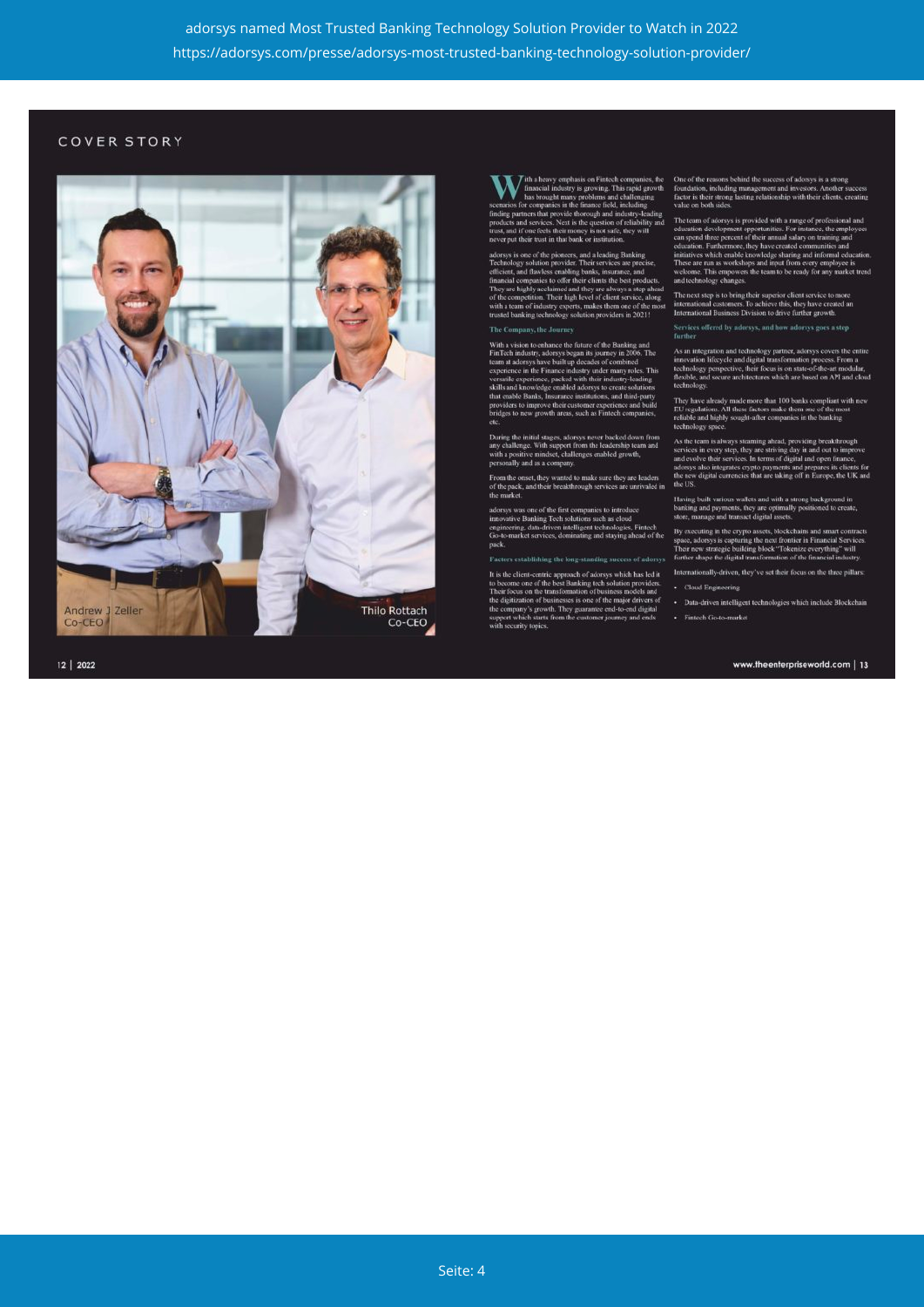COVER STORY

# **INTEGRATION AND TECHNOLOGY PARTNER**